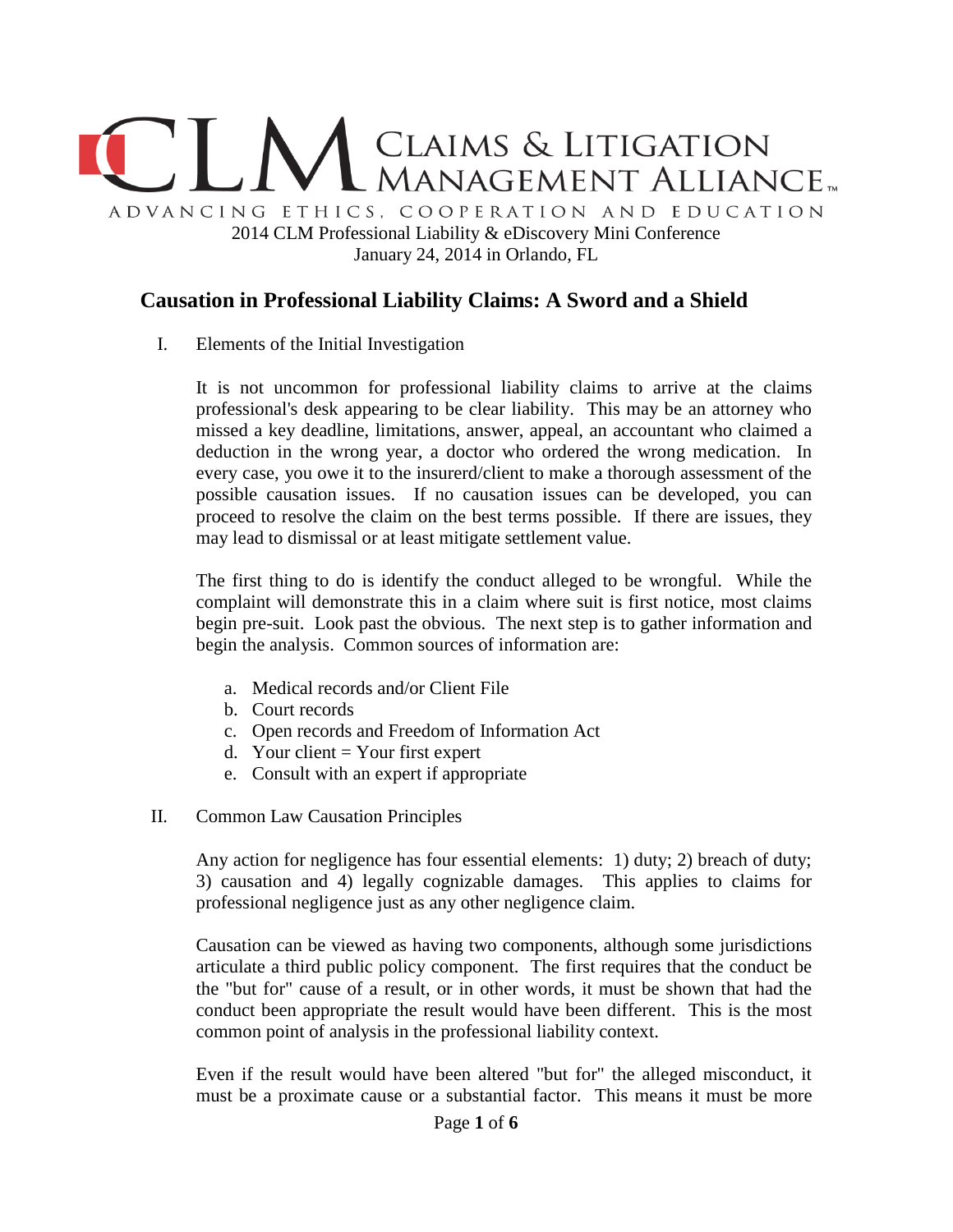than a condition which allowed the result to occur, but must have played an active causal role. For an example of how this rule can impact the causation analysis, see *Pathways, Inc. v. Hammons*, 113 S.W.3d 85 (Ky. 2003) (a negligent referral was not a legal cause of an assault that occurred at the facility).

Generally, it must be shown that a causal connection is more likely than not. Some courts have modified this rule in certain contexts, allowing a recovery for loss of a chance. Most courts have limited this aberration to medical malpractice cases. *See e.g. Daugert v. Pappas*, 704 P.2d 600 (Wash. 1985). *But see O'Callaghan v. Weitzman*, 436 A.2d 212 (Pa. 1981).

The rules regarding causation generally are applied regardless of the theory plead, at least where the claim is by a patient or client. This includes claims brought for breach of fiduciary duty. *Kilpatrick v. Wiley, Rein & Fielding*, 909 P.2d 1283 (Utah 1996). Of course, in fraud claims reliance pays the role of causation. *Dyer v. Honea*, 557 S.E.2d 20 (Ga.App. 2001).

Where causation depends on the understanding of medical, technical, or scientific issues, courts require that expert proof be offered as to causation. Of course the expert cannot express an opinion that ignores the causation requirement.

- III. Litigation Negligence
	- a. Case within the Case

In a variety of circumstance, a litigant may claim that his or her attorney's negligence caused the loss of a claim or a less than desirable result at trial. In order to recover in such a case, the litigant must prove that had the appropriate conduct occurred, the result would have been more favorable. In effect, the litigant must prove the legal negligence case and the underlying case as well, often referred to as the case within the case. The traditional view of this rule is that the case within the case must be proven and the jury instructed as though it were the original case. *Osborne v. Keeney*, 399 S.W.3d 1 (Ky. 2012). In effect, the allegedly negligent attorney steps into the shoes of the defendant he was going to sue. Cecala v. Newman, 532 F.Supp.2d 1118 (D.Ariz. 2007). In this circumstance, the jury is qualified to decide the underlying case so no expert is necessary as to the legal case, but is the underlying case would have required expert proof then expert proof is required in proving the case within the case. *Kelly & Witherspoon, LLP v. Hooper*, 401 S.W.3d 841 (Tex.Civ.App. 2013) .

b. Modified Case within the Case

A number of states, although still requiring that the case within the case be proven, accomplish this through expert testimony instead of submitting the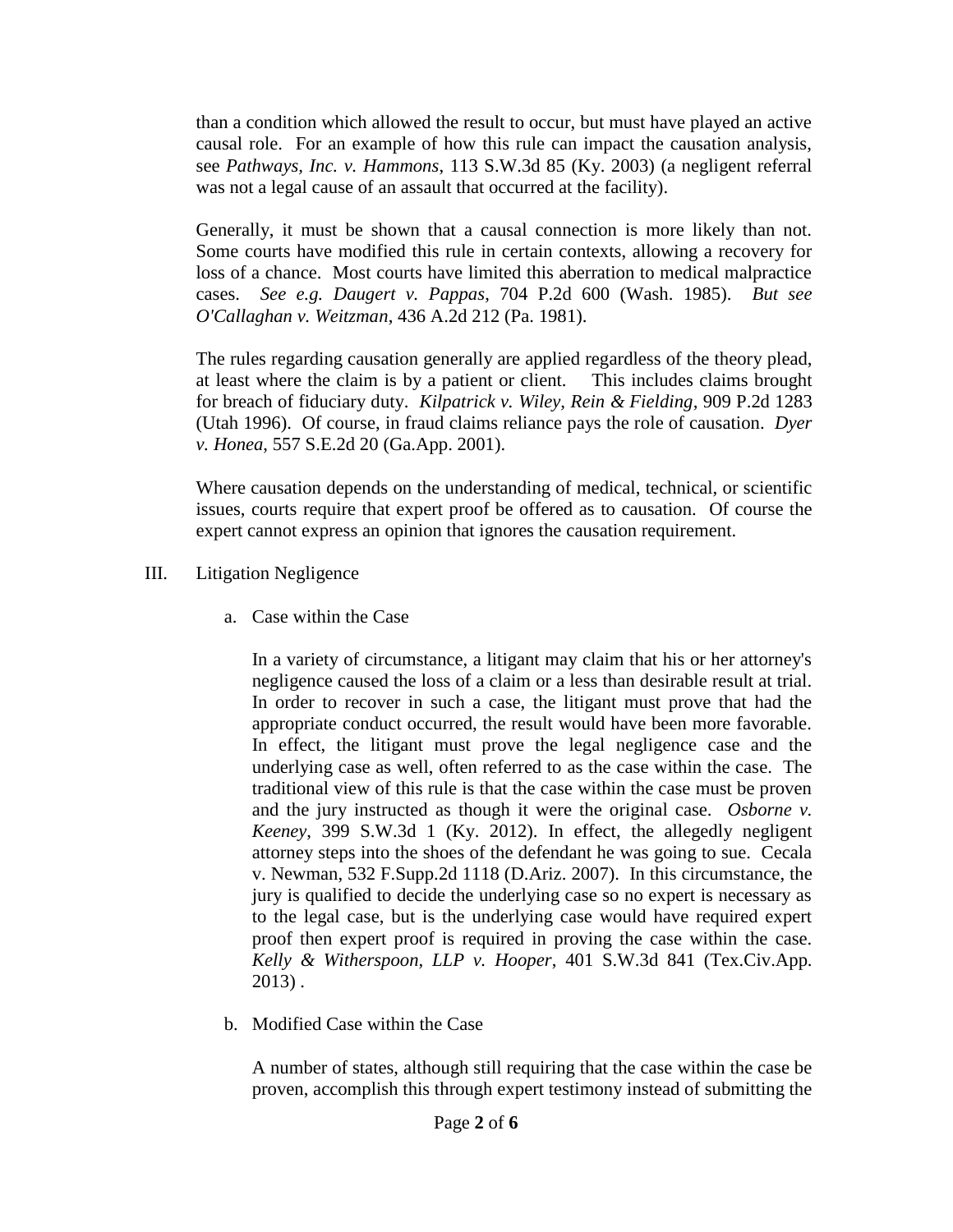underlying case to the jury. Carbis Sales, Inc. v. Eisenberg, 935 A.2d 1236 (N.J.Super. 2007); *Hoover v. Larkin*, 196 S.W.3d 227 (Tex.Civ.App. 2006). Likewise, the case within the case approach may be limited to claims where the negligence allegedly prevented the suit from proceeding or resulted in a default against a defendant. *Basic Food Industries, Inc. v. Grant*, 310 N.W.2d 26 (Mich.App. 1981). Additionally, the modified approach may be more appropriate where the litigation is administrative, such as workers' compensation, *Marrs v. Kelly*, 95 S.W.3d 856, 860 (Ky.2003), or immigration. *Palmer v. Sena*, 474 F.Supp.2d 347 (D.Conn. 2007). But see *Tarleton v. Arnstein & Lehr*, 719 So.2d 325 (Fla.App. 1998)(jury can determine whether divorce trial would have been better than settlement without expert).

c. Collectability

All jurisdictions that have considered the issue recognize that collectibility of the underlying judgment is relevant to a legal malpractice claim. *Paterek v. Petersen & Ibold,* 890 N.E.2d 316, 320-21 (Ohio 2008); *Kituskie v Corbman*, 714 A.2d 1027, 1030 (Pa. 1998). Any other rule would provide a claimant a windfall. *See also Klump v. Duffus,* 71 F.3d 1368, 1374 (7th Cir. 1995) ("In a malpractice action, a plaintiff's "actual injury" is measured by the amount of money she would have actually collected had her attorney not been negligent.") Evidence of collectibility "provides a realistic picture of what the malpractice claimant actually lost." *Paterek*, 890 N.E.2d at 320.

Most jurisdictions place the burden of proving collectability on the plaintiff, but a number of states have determined that it is an affirmative defense. *Power Constructors, Inc. v. Taylor & Hintze*, 960 P.2d 20, 31-32 (Alaska 1998); *Clary v. Lite Machs. Corp.*, 850 N.E.2d 423, 440 (Ind.Ct.App. 2006); *Carbone*, 864 A.2d at 320 (N.H. 2004); *Lindeman v. Kreitzer,* 775 N.Y.S.2d 4, 8-9 (N.Y. App. Div. 2004); *Kituskie,* 714 A.2d at 1032 (Pa. 1998). These courts reason that the issue of collectability is raised by the defendant's negligence, and thus the burden should be on him. A couple of courts have held that the burden shifts to the defendant where the defendant's conduct made it impossible to prove collectability. *Fernandes v. Barrs*, 641 So.2d 1371, 1376 (Fla.Dist.Ct.App. 1994), *disapproved of on other grounds by Chandris, S.A. v. Yanakakis,* 668 So.2d 180 (Fla. 1995). *See also Jernigan v. Giard,* 500 N.E.2d 805, 807 (Mass. 1986).

Note that collectability is not an all or nothing proposition, and a potential judgment may be partially collectable, as in the case of insurance with insufficient limits. *Garretson v. Harold I. Miller,* 121 Cal.Rptr.2d 317, 321 (2002); *Taylor Oil Co. v. Weisensee,* 334 N.W.2d 27, 30 (S.D. 1983).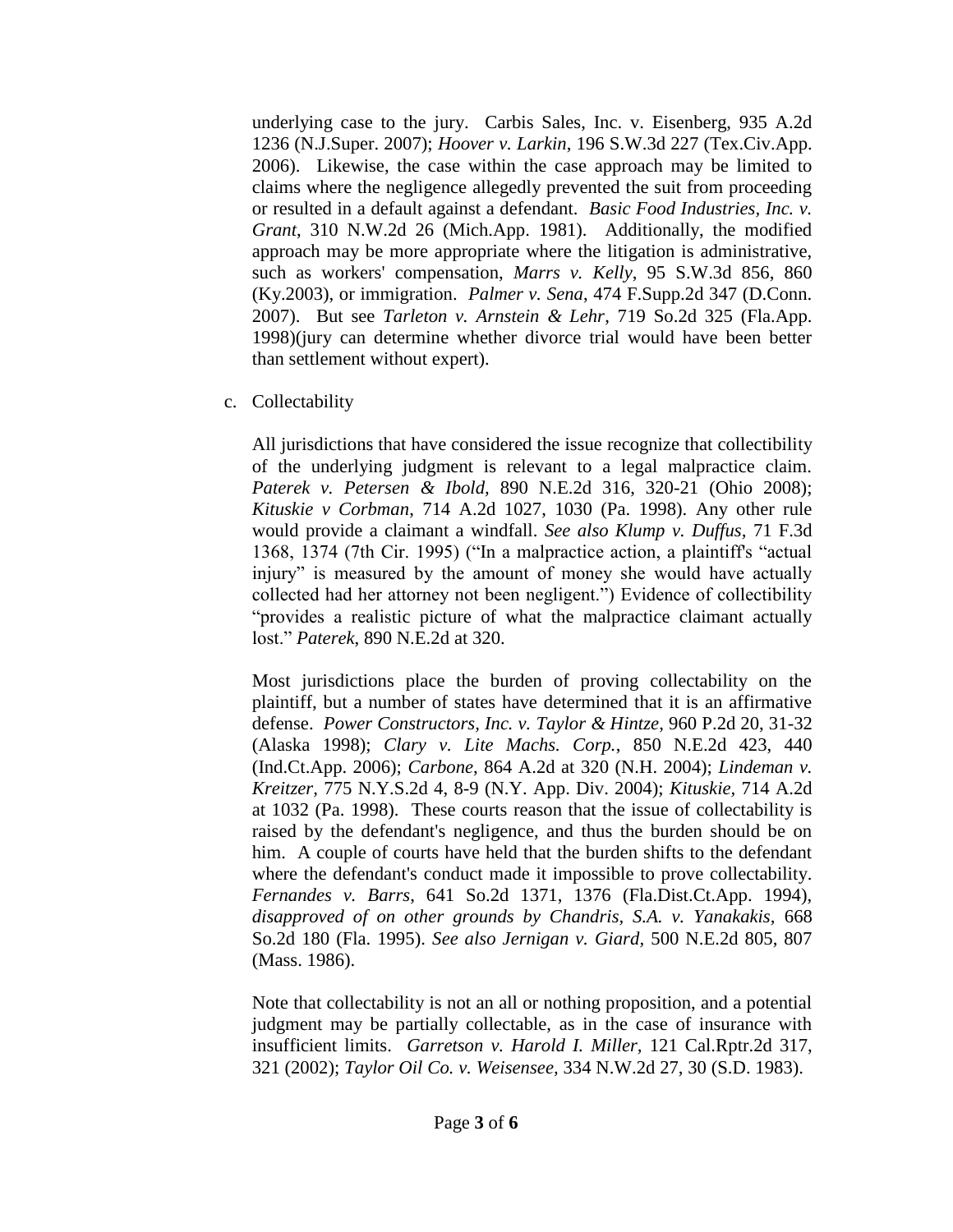d. Appeals

An appellate malpractice can arise as a result of failing to file a timely appeal, failing to comply with a rule, or failing to raise (or perhaps preserve) an issue. Such a claimant must prove that had the error not occurred he would have prevailed, just as with trial litigation. However, it seems to be universal that the determination of whether the appeal would have been successful is a question of law. *Millhouse v. Wiesenthal*, 775 S.W.2d 626 (Tex.Civ.App. 1989).

Appellate malpractice can generate two separate causation issues. For example, of the claim is that the lawyer failed to perfect an appeal, the claimant must shoe first that "but for" the error claimant would have prevailed on appeal, and then that the appellate ruling would have led to a successful retrial. *Charles Reinhart Co. v. Winiemko*, 513 N.W.2d 773 (Mich. 1994)

IV. Transactional Negligence

Most courts apply the traditional "but for" test to claims of negligence arising from transactions as well. *Cannata v. Wiener*, 789 A.2d 936 (Vt. 2001). For example, in *Hazel v. Thomas*, 465 S.E.2d 812 (Va. 1996) the Court held that the plaintiff had to prove that the other side would have agreed to the terms claimed to be better in the malpractice action. Some courts, particularly California courts, have viewed the substantial factor test as a replacement of the "but for" test, at least in the transactional context. *Vinar v. Sweet*, 70 P.3d 1046 (Cal.App. 2003).

Where the alleged negligence is the failure to include a provision, in addition to the question of whether the other side would have agreed always confirm that the provision would have been enforceable under the facts presented. This is particularly useful in the context of non-compete provisions.

- V. Real Property Claims
	- a. Liens and Encumbrances

A common claim against attorneys is the failure to identify a lien or encumbrance on a title. While these claims are often resolved quickly, there are situations where causation can be a complete or partial defense. It goes without saying that the claimant must have known about the title search in order to have relied upon it. *Tess v. Lawyers Title Ins. Corp*., 557 N.W.2d 696 (Neb. 1997); *Breuer-Harrison, Inc. v. Combe*, 799 P.2d 716 (Utah 1990). Always make sure the offending lien is enforceable, and has priority over the interest of the former client. For example, a lien may have been ineffectively perfected, may be subordinate to the client's interest as in the case of a purchase money security interest, may have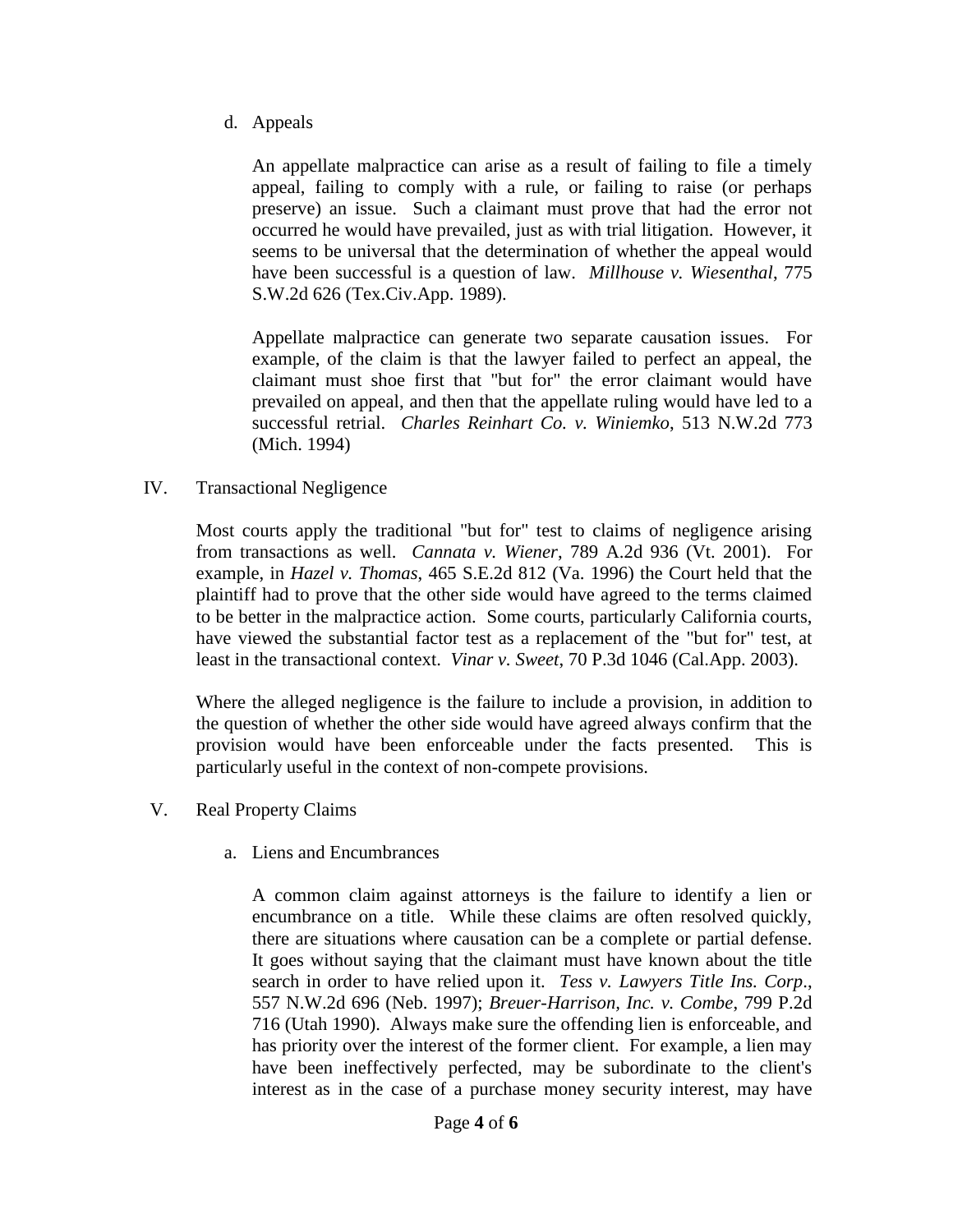been satisfied but not released, or may be barred by a limitations statute. *See e.g. Albin v. Pearson*, 734 N.Y.S.2d 564 (N.Y.App. 2001). Or the claim may be limited to the cost of removing or clearing the lien. *Gram v. Davis*, 495 S.E.2d 384 (N.C.App. 1998).

b. Non-disclosure Claims

Real estate non-disclosure claims are very state and some cases city specific, and most states have various statutes supplementing the common law. Causation is not the first line of defense in these cases, but can become important where the buyer is trying to recover based on the idea that they would not have purchased the property even though the defect is relatively minor or there is a reason to believe that the buyer wants to avoid the purchase for other reasons. It is necessary to show that the buyer would have declined the purchase had the defect been disclosed. *O'Hern v. Hogard,* 841 S.W.2d 135 (Tex.Civ.App. 1992).

## VI. Elder Law Claims

It is not uncommon for an elderly person to make changes to a will or transfer property late in life. On occasion, such changes can favor one child over another, or offend all of the children. The attorney can be seen as a source of funds to give all the children what they want. In these cases, however, it is very difficult to establish causation. If the elderly client in fact did not have the mental capacity to make the will or deed, then it is voidable and no damage is done, except perhaps the expense of having the document set aside.

## VII. Tax Claims

Whether the professional involved in an accountant, an enrolled agent or an attorney, the general rules of causation apply to tax cases. Typically, the alleged negligence results in an underpayment of taxes, which later results in a tax assessment, interest and penalties. In such a case the tax is never compensable because the tax would have been due regardless of the professional's conduct. *O'Bryan v. Ashland*, 717 N.W.2d 632 (S.D. 2006). An overpayment can generally be corrected, but at least theoretically could result in the tax due being compensable.

The penalty caused by the underpayment generally is causally related to the alleged negligence, but make sure the claimed penalties are all related. In *Frank v. Lockwood*, 749 N.W.2d 443 (Neb. 2008), the court found a penalty for late filing was not caused by the negligence in the preparation of the return.

The interest charged by the taxing authority is a more controversial potential item of damages. The traditional rule is that interest is not recoverable, because plaintiff had the use of the money for the period of time the taxing authority